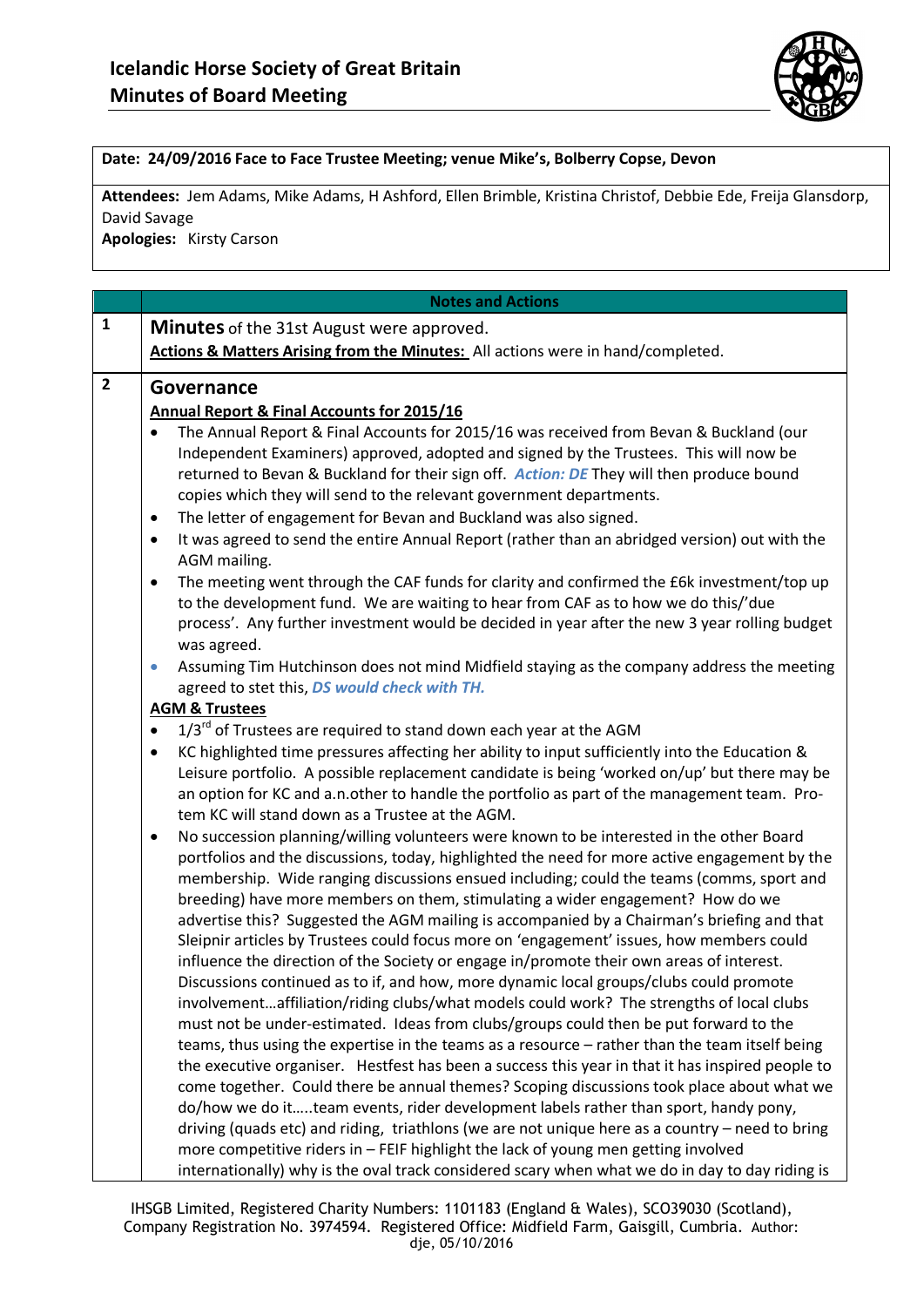

|   | often far more hazardous need to make it more interesting and fun - a broader spectrum of<br>activities - comes back to a structure and the movers and shakers in the organisation to give<br>the impetus to take such initiatives forward - getting the membership in their area (geographic<br>and discipline) to actually attend and participateand representation at Board level with a<br>named individual taking responsibility to drive this forwardmodular 'courses/events' to be<br>made available with indicative levels of central funding ego: a rider development/handy<br>programme/track and trail/riding skills course 'package' that could be rolled out<br>anywherethis discussion will continue<br>MA confirmed he would stand down but would be willing to stand for re-election.<br>$\bullet$<br>The role of Leisure Trustee has remained vacant in recent years and the Trustees agreed to<br>$\bullet$<br>refine/re-brand as the 'movers and shakers/engagement' leader. This portfolio needs<br>defining/fleshing out and a name agreed!<br>How do you, the member, get involved? The website would 'beef-up' this section. JA<br>$\bullet$<br>DS would draft a Chairman's brief to go out with the AGM mailing<br>$\bullet$ |
|---|------------------------------------------------------------------------------------------------------------------------------------------------------------------------------------------------------------------------------------------------------------------------------------------------------------------------------------------------------------------------------------------------------------------------------------------------------------------------------------------------------------------------------------------------------------------------------------------------------------------------------------------------------------------------------------------------------------------------------------------------------------------------------------------------------------------------------------------------------------------------------------------------------------------------------------------------------------------------------------------------------------------------------------------------------------------------------------------------------------------------------------------------------------------------------------------------------------------------------------------------------|
|   | <b>AGM issues</b>                                                                                                                                                                                                                                                                                                                                                                                                                                                                                                                                                                                                                                                                                                                                                                                                                                                                                                                                                                                                                                                                                                                                                                                                                                    |
|   | Venue confirmed as the new World Hose Welfare centre in Somerset - the Glenda Spooner<br>$\bullet$<br>Centre with a start time 13.00                                                                                                                                                                                                                                                                                                                                                                                                                                                                                                                                                                                                                                                                                                                                                                                                                                                                                                                                                                                                                                                                                                                 |
|   | The rationale for a 'local/mutually convenient venue' for the majority of Trustees versus the<br>٠<br>move of the AGM around the country was again discussed. Two years ago, following very low<br>attendance at the Aberdeen venue, the Trustees discussed with the membership and<br>subsequently decided to revert to a 'local to them' venue to minimise the cost and time<br>commitments of Trustees. (6 to 8 people travelling to Scotland for example was a high drain<br>on the IHSG costs.) However the contra to this is that Trustees must make themselves<br>available to the members at events so there is an IHSGB presence and the opportunity for<br>members to get involved and have their say.<br>The draft agenda for the AGM was discussed and provisionally agreed. DE to finalise drafts of<br>$\bullet$                                                                                                                                                                                                                                                                                                                                                                                                                       |
|   | AGM notices and circulate for comment.<br>Do we want a block booking for the meal and, see later, link into a celebratory event for the GB<br>$\bullet$                                                                                                                                                                                                                                                                                                                                                                                                                                                                                                                                                                                                                                                                                                                                                                                                                                                                                                                                                                                                                                                                                              |
|   | ranking results? No decisiono/s<br>Timetable for AGM mailing - copy to Mo for collation and print run by 12 <sup>th</sup> October 2016 (as                                                                                                                                                                                                                                                                                                                                                                                                                                                                                                                                                                                                                                                                                                                                                                                                                                                                                                                                                                                                                                                                                                           |
|   | $\bullet$<br>previously agreed), the papers including calling notice and invitations must be with the<br>members 21 clear days before the AGM, so 21 <sup>st</sup> October is cut-off date for receipt by<br>members, the mailing to be sent out 2 <sup>nd</sup> class.                                                                                                                                                                                                                                                                                                                                                                                                                                                                                                                                                                                                                                                                                                                                                                                                                                                                                                                                                                              |
|   | Agreed to print an A5 booklet for the Annual Report and accounts, Chairman's briefing to be<br>٠                                                                                                                                                                                                                                                                                                                                                                                                                                                                                                                                                                                                                                                                                                                                                                                                                                                                                                                                                                                                                                                                                                                                                     |
|   | agreed by Board by early October. Action: All                                                                                                                                                                                                                                                                                                                                                                                                                                                                                                                                                                                                                                                                                                                                                                                                                                                                                                                                                                                                                                                                                                                                                                                                        |
| 3 | Youth<br>KC, having tendered her apologies for this meeting, had submitted information on the young rider<br>development squad which the meeting encouraged. Her willingness to stand as Youth Trustee at<br>the coming AGM was also welcomed.                                                                                                                                                                                                                                                                                                                                                                                                                                                                                                                                                                                                                                                                                                                                                                                                                                                                                                                                                                                                       |
| 4 | <b>Hest Fest</b>                                                                                                                                                                                                                                                                                                                                                                                                                                                                                                                                                                                                                                                                                                                                                                                                                                                                                                                                                                                                                                                                                                                                                                                                                                     |
|   | JA confirmed she is collating all publicity, photos and videos from the events around the country.<br>11 events to date have been held and some 350 rosettes issued. The last event will be the<br>Breeding Show in October. The Trustees thanked Gundula Sharman for the original idea and<br>championship of the initiative.                                                                                                                                                                                                                                                                                                                                                                                                                                                                                                                                                                                                                                                                                                                                                                                                                                                                                                                       |
| 5 | <b>Horse and Rider</b>                                                                                                                                                                                                                                                                                                                                                                                                                                                                                                                                                                                                                                                                                                                                                                                                                                                                                                                                                                                                                                                                                                                                                                                                                               |
|   | The next event is the GK and the Breeding Show in October.<br>٠                                                                                                                                                                                                                                                                                                                                                                                                                                                                                                                                                                                                                                                                                                                                                                                                                                                                                                                                                                                                                                                                                                                                                                                      |
|   | MA alerted the Board to the fact that there were some proposed, minor, changes to the<br>selection of the WC team that the Sports Team would be recommending to the Board for                                                                                                                                                                                                                                                                                                                                                                                                                                                                                                                                                                                                                                                                                                                                                                                                                                                                                                                                                                                                                                                                        |

IHSGB Limited, Registered Charity Numbers: 1101183 (England & Wales), SCO39030 (Scotland), Company Registration No. 3974594. Registered Office: Midfield Farm, Gaisgill, Cumbria. Author: dje, 05/10/2016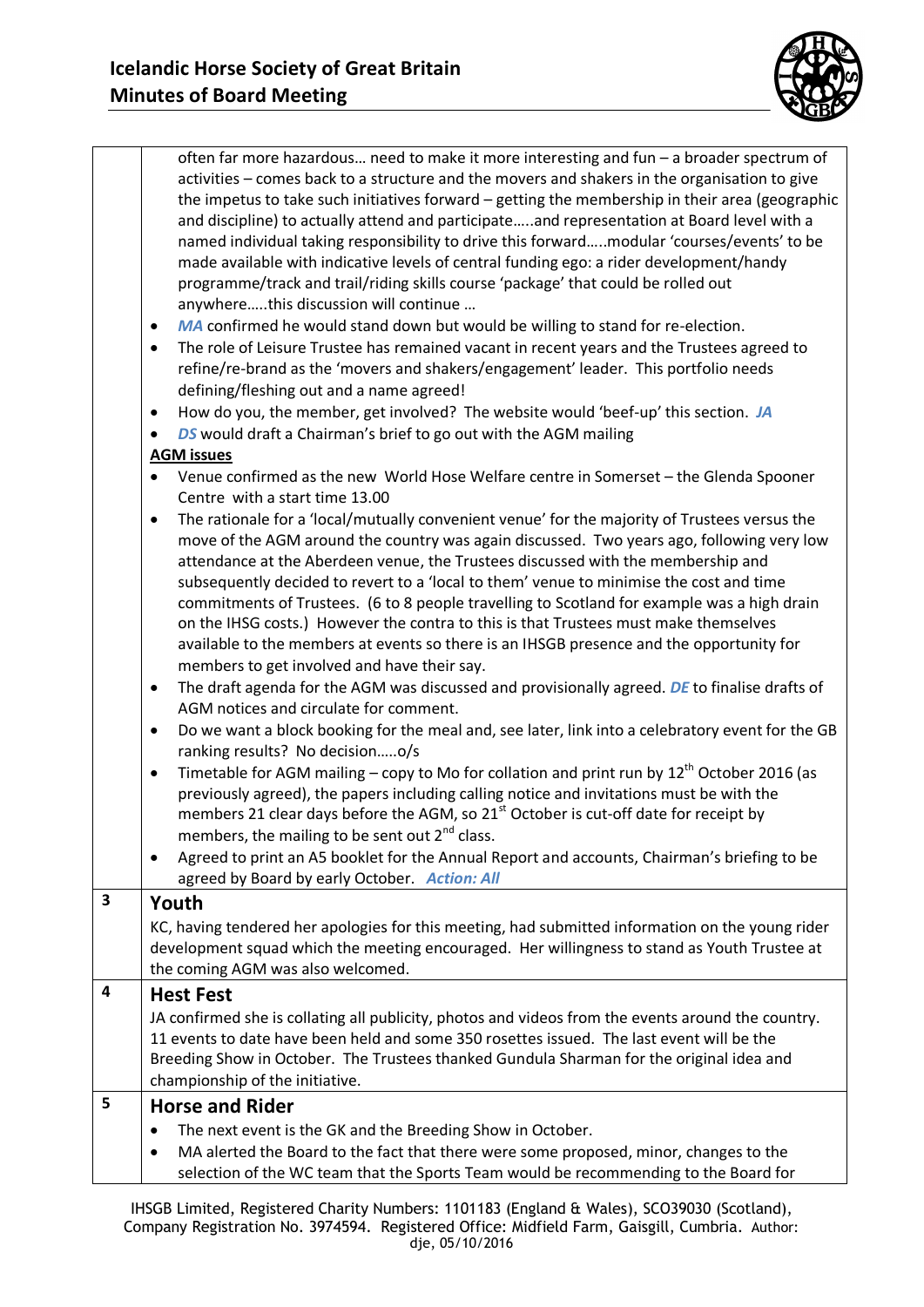

adoption in due course. These are: A change to the Team Selection Rules re. pace riding – due to the lack of suitable tracks in Great Britain, a rider hoping to be selected to ride P1 and having achieved the required time for the event at a qualifying event (abroad), that rider does not need to present that horse at the BCs but does need to compete a horse.  $\bullet$  Re NR (non-resident) riders – where there are more than 2 riders competing for the team, the Selection Board propose using the qualifying marks as an indication (but not an absolute) of commitment and prowess alongside their motivation and participation in year before making a decision. However the Board felt that the selection criteria must be explicit/measurable rather than subjective – as far as possible and asked for the final proposals to come forward with this in mind. There will also be a submission/cut-off date for candidates with the onus of proof of commitment/performance on the rider hoping for selection (rather than evidence gathering by the Selection Board). There should also be an absolute requirement that any selected rider is competing for Great Britain and should be marketing the IHSGB, and be an active and involved team member at the event itself. These proposals would be brought to the Board in January for further discussion and endorsement. Mike explained his impasse and lack of success in getting alternative disciplines involved in the Horse & Rider agenda eg: dressage and endurance and proposed a withdrawal from this. However the Board recognised that, even in the days when there was a separate Endurance and say Trec Champion , that model too did not really work/engage either. The Trustees requested that the 'Sport' Group reconsider and, if necessary, widen the number/participants of the Sports Team to continue to try and embrace this wider, more inclusive agenda to include all 'measured' riding. **6 Studbook Rules:** FG tabled some revisions to the IHSGB studbook rules to bring everything in line with the new EU law/rules and passport requirements. EB and FG have studied and drawn these changes together and are recommending the revised and updated IHSGB STUDBOOK RULES to the Board for approval/rubber stamping. FG highlighted the changes; the Board thanked FG and EB for their work . Given this document that now meets the Society's obligations w.r.t new laws, the Board endorsed the proposal by FG, seconded by EB, and unanimously approved this document. These rules would become effective immediately and would be published on the website. Links to the laws/requirements themselves would also be published to enable anyone (who was so inclined) to understand the background to the changes. *FG* EB explained that this document needs to be added to, referencing some of the rules and regulations within FEIF w.r.t. Breed Shows. **Charges:** FG tabled some proposals to amend the studbook charges which were discussed. There would be a more extensive review in the next year, by the Breeding Team, but the fees needed some more immediate changes to ensure all costs incurred are recovered. The cost of buying the passports from the suppliers in Iceland has risen materially as has postage, foreign currency transaction costs etc. There is a trade-off between fair prices but also remaining competitive so that other Passport Issuing Organisations/Pet I.D. are not used instead. The new category of a small Society sponsorship for horses bred from 2  $1<sup>st</sup>$  prize horses was approved together with an amendment to

allow us to flex costs in year should there be a material increase in supply costs. All Trustees